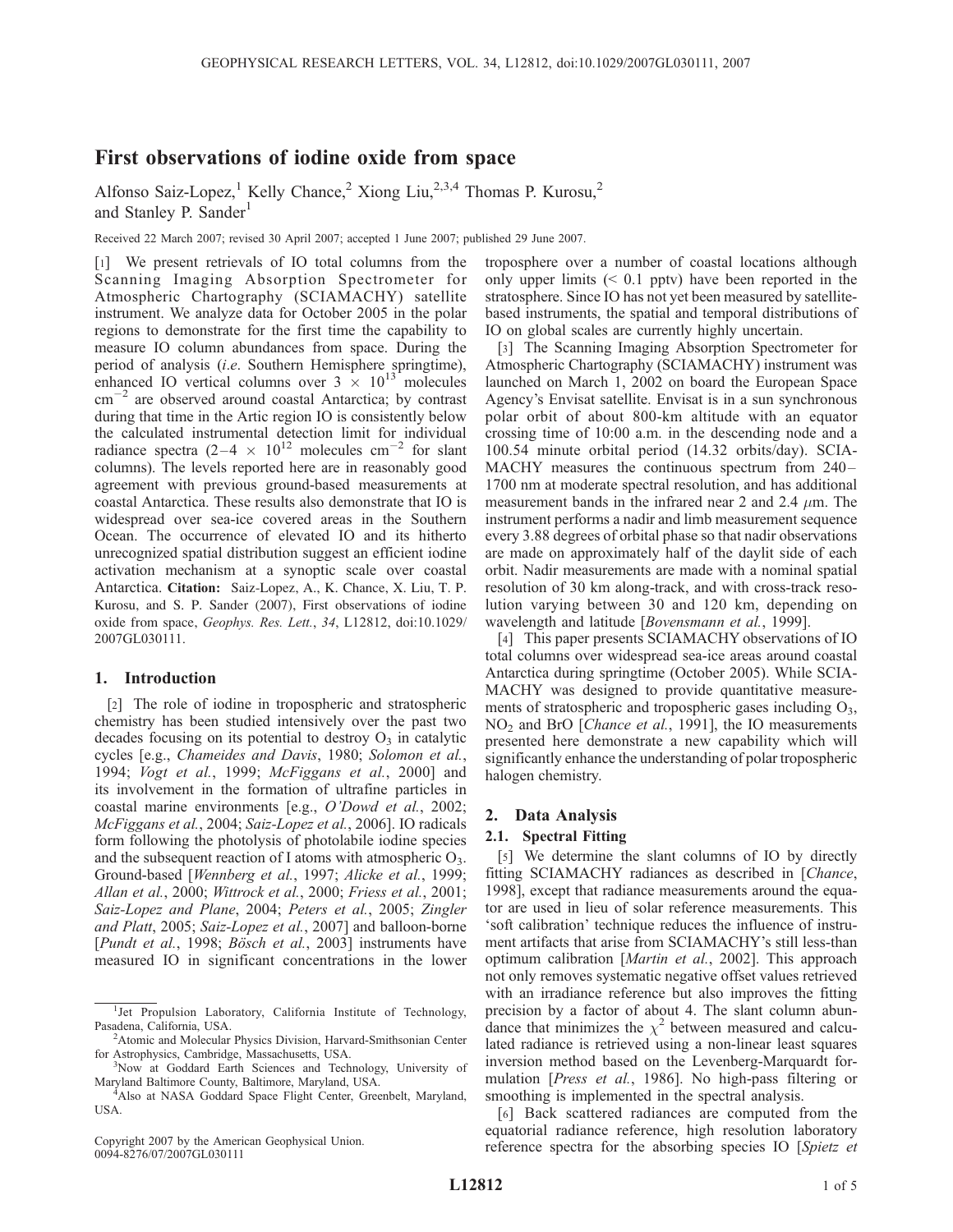

Figure 1. Examples of atmospheric spectral fits for different geographical locations and SZA along one SCIAMACHY orbit on October 5, 2005. The grey line corresponds to the fitted IO atmospheric optical density plus the final fitting residual; the black line is the fitted IO atmospheric optical density. The retrieved amounts and the  $1\sigma$  fitting uncertainties are in slant column density units of molecule  $cm^{-2}$ . The fitting root mean square (rms) values are given as fractions of fullscale radiance.

al., 2005], NO<sub>2</sub> [Vandaele et al., 2003], O<sub>3</sub> [Bogumil et al., 2003], the  $O_2-O_2$  collision complex [*Greenblatt et al.*, 1990],  $H<sub>2</sub>O$  [*Rothman*, 2005], the Ring effect and the H<sub>2</sub>O-Ring effect. The reference spectra are convolved with the SCIAMACHY instrument slit function, as determined from fits to the high-resolution solar reference spectrum for wavelength calibration [*Chance*, 1998]. The contribution of the Ring effect is calculated as the inelastic (Raman) scattering component of Rayleigh scattering of the Fraunhofer spectrum [Chance and Spurr, 1997]. The  $H<sub>2</sub>O-Ring effect that arises from the filling-in of the solar$ lines by Raman scattering in the librational lines of liquid H<sub>2</sub>O is computed as by *Martin et al.* [2002]. The detection of IO was performed using the  $A^2 \overline{\Pi}_{3/2} - \overline{X}^2 \Pi_{3/2}$ electronic transition of the radical over the wavelength window between 426 and 440 nm. The  $(4,0)$  and  $(3,0)$  bands, centered at 427 nm and 435.7 nm, respectively, were employed in the identification of IO.

[7] The SCIAMACHY solar irradiance and backscattered radiance spectra are wavelength-calibrated using the technique of cross correlation with the Fraunhofer reference spectrum [Caspar and Chance, 1997]. We generate two undersampling spectra, computed from the Fraunhofer reference spectrum, to account for the aliasing introduced from SCIAMACHY spectral undersampling and differences between the instrument transfer functions for solar irradiance and backscattered radiances [Chance, 1998; Chance et al., 2005]. For each orbit we

generate a common mode residual by averaging the remaining fitting residuals that contain instrumental artifacts and imperfect undersampling corrections. As with previous GOME and SCIAMACHY trace gas fitting, inclusion of the common mode residual in the spectral analysis improves the fitting precision by a factor of up to  $2-3$ . However, the retrieved slant columns differ by less than 1 % with and without implementation of the common mode residual.

[8] Figure 1 shows examples of the fitted atmospheric IO absorption optical thickness (black line) and the sum of IO absorption thickness and radiance fitting residuals (grey line) for four different IO slant columns. Different individual radiance spectral fits for measurements in the same orbit illustrate the clear identification of IO from SCIAMACHY data. Analyses of single radiance spectra give fitting root mean square (rms) values of  $2-4 \times 10^{-4}$  of the full scale radiance, corresponding to IO slant column detection limits of 2–4  $\times$  10<sup>12</sup> molecules cm<sup>-2</sup>. The fitting uncertainty for IO ranges from 10 to 40% depending upon IO optical thickness, surface albedo, solar zenith angle (SZA) and instrumental artifact correction.

#### 2.2. Vertical Column Determination

[9] The light that reaches the instrument is either reflected from the Earth's surface or scattered back from the atmosphere. Hence, the retrieved slant column amounts are a function of the viewing- and SZA dependent light path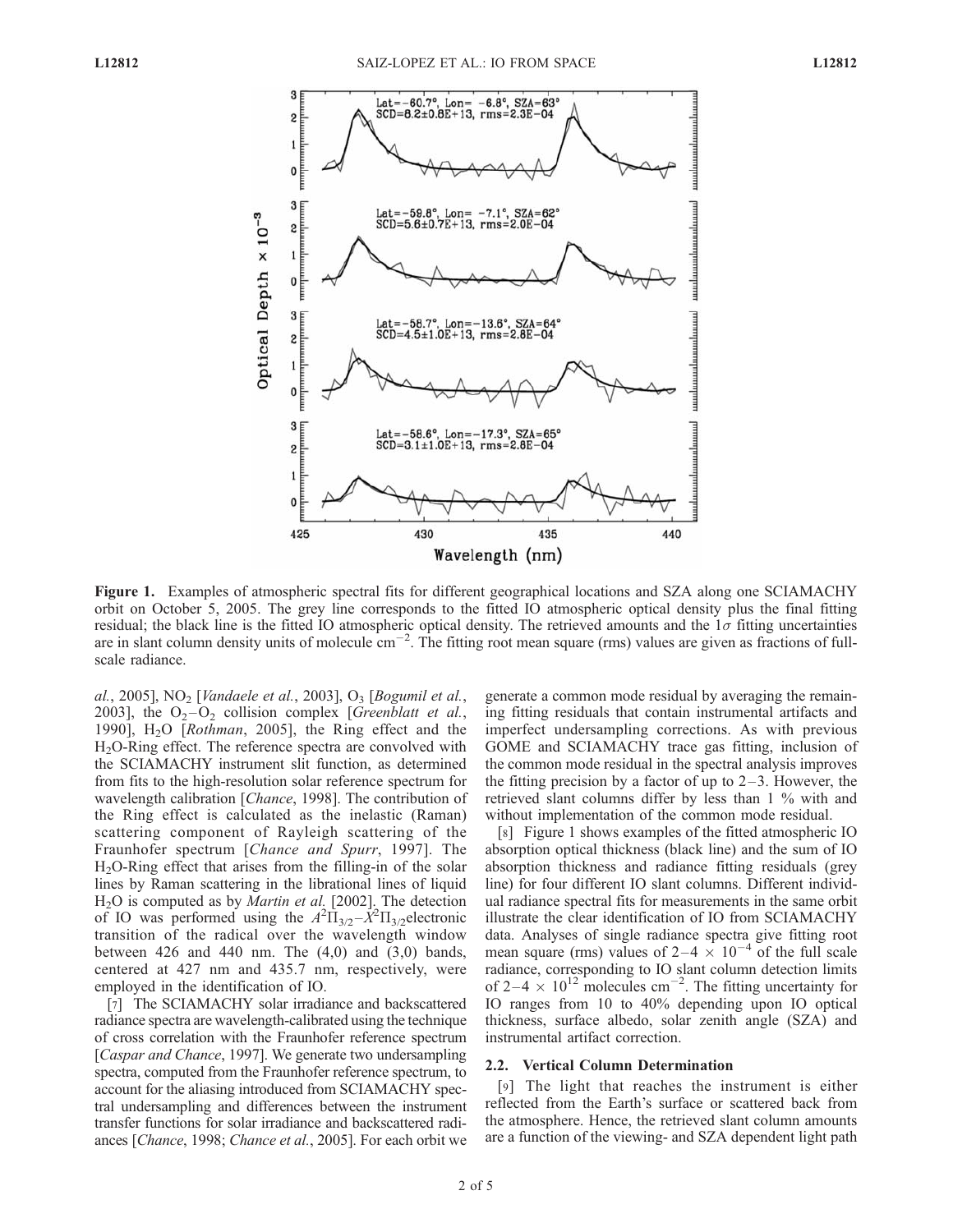

Figure 2. SCIAMACHY observations of the IO vertical column density over the Antarctic for October  $4-7$ , 2005. The areas with enhanced IO concentrations and their temporal evolution during 4 days are clearly visible around the Antarctic continent. Note that the white areas on the map correspond to times in which no satellite nadir data is available either due to the non-global coverage or because the instrument is observing in limb mode.

through the atmosphere. The IO vertical columns are obtained by inverting the line-of-sight slant column observations using a geometric air mass factor  $(AMF = 1/cos$  $(SZA) + 1/\cos(VZA)$ , where VZA is viewing zenith angle;  $AMF = slant column/vertical column$ . The AMF represents a potential source of systematic error in the retrieval because it depends on uncertain parameters such as the IO vertical profile, surface albedo, and cloud properties. Using a radiative transfer model (LIDORT) [Spurr et al., 2001] we find that if IO is well mixed in the 1-km layer, at  $60^\circ$  SZA and albedo of  $0.6 - 0.9$ , the AMF varies by less than 20 %. Most of this information can be determined directly from the SCIAMACHY data. For example, the SZA dependence of the observed IO optical depth places constraints on the vertical concentration profile. For a stratospheric absorber there would be a strong increase in the slant column with increasing SZA, while for a lower tropospheric constituent the geometric dependence with SZA is considerably weaker. Our observations show that the retrieved slant columns rapidly decrease with increasing  $SZA$  ( $> 80^\circ$ ) as the satellite moves poleward. Sensitivity in lower troposphere decreases with increasing SZA due to Rayleigh scattering impact on the seeing which, unlike in the stratosphere, more than offsets the geometric advantage.

## 3. Results and Discussion

[10] Figure 2 shows the distribution of IO in the Southern Hemisphere for 4–7 October 2005 as retrieved from SCIA- MACHY nadir observations. Gaps between subsequent nadir observations (North-to-South direction) correspond to periods of limb measurements. Large enhancements are observed over sea-ice areas of the Southern Ocean and around the edge of the Antarctic ice shelf. IO vertical columns of more than  $3 \times 10^{13}$  molecules cm<sup>-2</sup> were measured by SCIAMACHY in October. Assuming that the bulk of IO is only contained, and well mixed, within the first kilometer of the atmosphere we estimate IO concentrations over  $3 \times 10^8$  molecules cm<sup>-3</sup>. These values correspond to IO mixing ratios in excess of 12 ppt in agreement with ground-based measurements during the Antarctic springtime [Friess et al., 2001; Saiz-Lopez et al., 2007]. Note however that the variability in the boundary layer thickness is considerable over coastal Antarctica, ranging from hundreds of meters to  $\sim$  2 km [*Anderson*, 2003] implying even higher or lower IO concentrations corresponding to the observed vertical columns. Hence, combined knowledge of the vertical distribution of the molecule in the atmosphere and information on boundary layer meteorology are needed to validate the satellite observations with correlative measurements from the ground.

[11] In the Southern Hemisphere, during the entire month of October 2005, enhanced IO columns are observed in the same latitude range (from about  $55^{\circ}$ S to  $78^{\circ}$ S) as the sea-ice covered area surrounding the Antarctic continent. The measurements show that the total area of elevated IO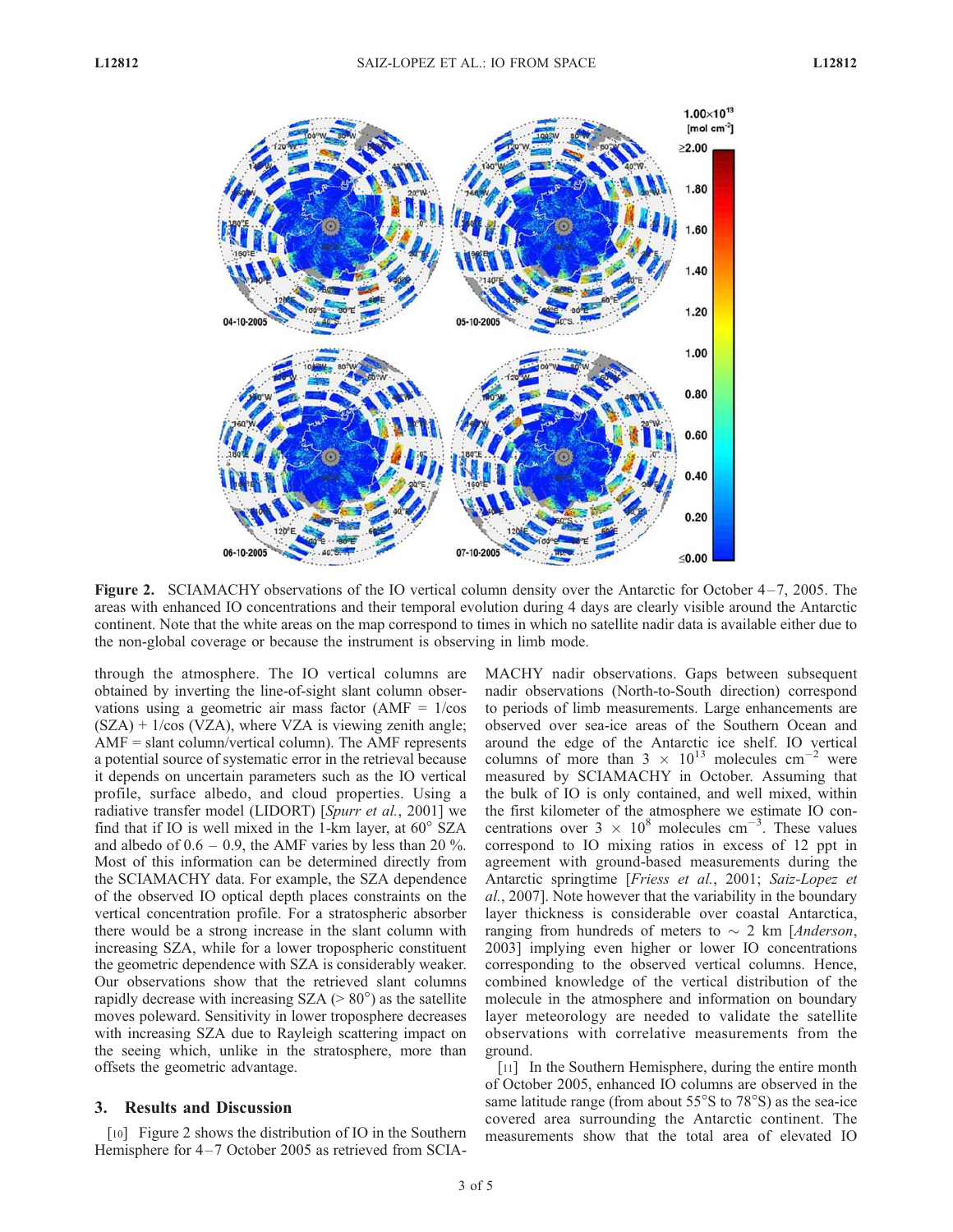

Figure 3. A cross-section through the global IO vertical columns along one SCIAMACHY orbit. (top) IO is plotted as a function of latitude to show the comparatively large enhancement of IO concentrations between  $60^{\circ}$  and  $70^{\circ}$ south; by contrast in the Arctic, IO is not observed at significant levels during this time of year. (bottom) The dependence of the IO column with SZA (cross symbol: Southern Hemisphere; solid diamond: Northern Hemisphere). The apparent negative values at highest SZA are right at the extreme of our sensitivity: instrumental factors will become more prominent with decreasing signal-tonoise ratios at large SZA.

concentrations around the Antarctic extends up to about  $1 \times 10^{7}$  km<sup>2</sup> during springtime. By contrast, in the Northern Hemisphere high IO columns are not apparent during this time of year.

[12] These results demonstrate that IO is as widespread around coastal Antarctica as previous satellite observations have shown to be the case for BrO [e.g., *Hollwedel et al.*, 2004]. Our measurements also largely support speculations, based on recent findings [Saiz-Lopez et al., 2007], that suggest the occurrence of an iodine activation mechanism efficient at a regional scale over coastal Antarctica.

[13] An illustration of a cross-section through the latitudinal distribution of IO for one individual orbit (October 5th) is given in Figure 3. In Figure 3 (top), it can be seen that at this time of year IO is not detectable in the Arctic; by contrast in the Southern Hemisphere the retrieved amount shows an obvious increase between  $60^{\circ}$ S and  $70^{\circ}$ S. The Antarctic/Arctic seasonality is consistent with what is seen for BrO [Hollwedel et al., 2004]. The bottom panel shows the dependence of IO vertical columns on SZA for both hemispheres. Note that while in the north there is not retrievable IO, in the Antarctic the peak value occurs at SZA  $65^\circ$  and it subsequently decays with larger SZA. We thus suggest that this dependence with SZA in early October may be due to two factors: i) the possibility that the tropospheric IO enhancements are geographically localized, ii) the decreasing sensitivity of the nadir viewing geometry with increasing SZA for an absorber located in the lower troposphere. Nevertheless, the SZA dependence can only be taken into account to the extent that we know the IO profile. Lack of that knowledge causes uncertainty that grows with SZA.

[14] The sources and mechanisms of such a large burden of IO over the Southern Ocean areas are not yet understood. However, in contrast to ground-based measurements, the satellite observations reported here provide valuable information on the spatial and temporal distribution of the episodes of IO enhancements in the troposphere. This will therefore further our understanding of the geographical locations and the environmental conditions under which reactive iodine chemistry leads to the observed enhanced abundance of IO. The measurement of the global distributions of IO will also contribute to a more comprehensive evaluation of the potential role of iodine in global tropospheric chemistry.

## 4. Conclusions

[15] The results reported here demonstrate that IO columns can be measured globally from SCIAMACHY data, with a detection limit for slant columns of  $2-4 \times$  $10^{12}$  molecules cm<sup>-2</sup>. It is thus possible to monitor the spatial and temporal evolution of enhanced IO concentrations on a global scale with sufficient accuracy to improve our understanding of iodine chemistry in polar atmospheres. Elevated columns of IO, most likely located in the lower troposphere, are observed in the springtime over large areas of sea ice around the Antarctic continent. The widespread distribution of IO indicates an efficient iodine activation mechanism that is not yet understood. Our ongoing and future work with SCIAMACHY IO data includes: i) Development of the global climatology of IO including seasonal and northern-southern hemisphere differences; ii) Radiative transfer calculations to improve the determination of vertical columns from line-of-sight observations; iii) Comparison and validation of IO vertical columns with ground-based instrumentation.

[16] **Acknowledgments.** A. Saiz-Lopez was supported by an appointment to the NASA Postdoctoral Program at the Jet Propulsion Laboratory, administered by Oak Ridge Associated Universities through a contract with the National Aeronautics and Space Administration (NASA). Research at the Jet Propulsion Laboratory, California Institute of Technology, under a contract with NASA, was supported by the NASA Upper Atmosphere Research and Tropospheric Chemistry Programs. Research at the Smithsonian Astrophysical Observatory was supported by NASA and the Smithsonian Institution. We thank Chris Sioris for providing help with SCIAMACHY data. We are also grateful for the ongoing cooperation of the European Space Agency and the German Aerospace Center in the SCIAMACHY program.

# References

- Alicke, B., K. Hebestreit, J. Stutz, and U. Platt (1999), Iodine oxide in the marine boundary layer, Nature, 397, 572-573.
- Allan, B. J., G. McFiggans, J. M. C. Plane, and H. Coe (2000), Observations of iodine monoxide in the remote marine boundary layer, J. Geophys. Res., 105, 14,363-14,369.
- Anderson, P. S. (2003), Fine-scale structure observed in a stable atmospheric boundary layer by Sodar and kite-borne tethersonde, Boundary Layer Meteorol., 107, 323 – 351.
- Bogumil, K., et al. (2003), Measurements of molecular absorption spectra with the SCIAMACHY pre-flight model: Instrument characterization and reference data for atmospheric remote-sensing in the 230 – 2380 nm region, J. Photochem. Photobiol. A Chem., 157(2 – 3), 167 – 184.
- Bösch, H., C. Camy-Peyret, M. P. Chipperfield, R. Fitzenberger, H. Harder, U. Platt, and K. Pfeilsticker (2003), Upper limits of stratospheric IO and OIO inferred from center- to-limb-darkening-corrected balloon-borne solar occultation visible spectra: Implications for total gaseous iodine and stratospheric ozone, J. Geophys. Res., 108(D15), 4455, doi:10.1029/2002JD003078.